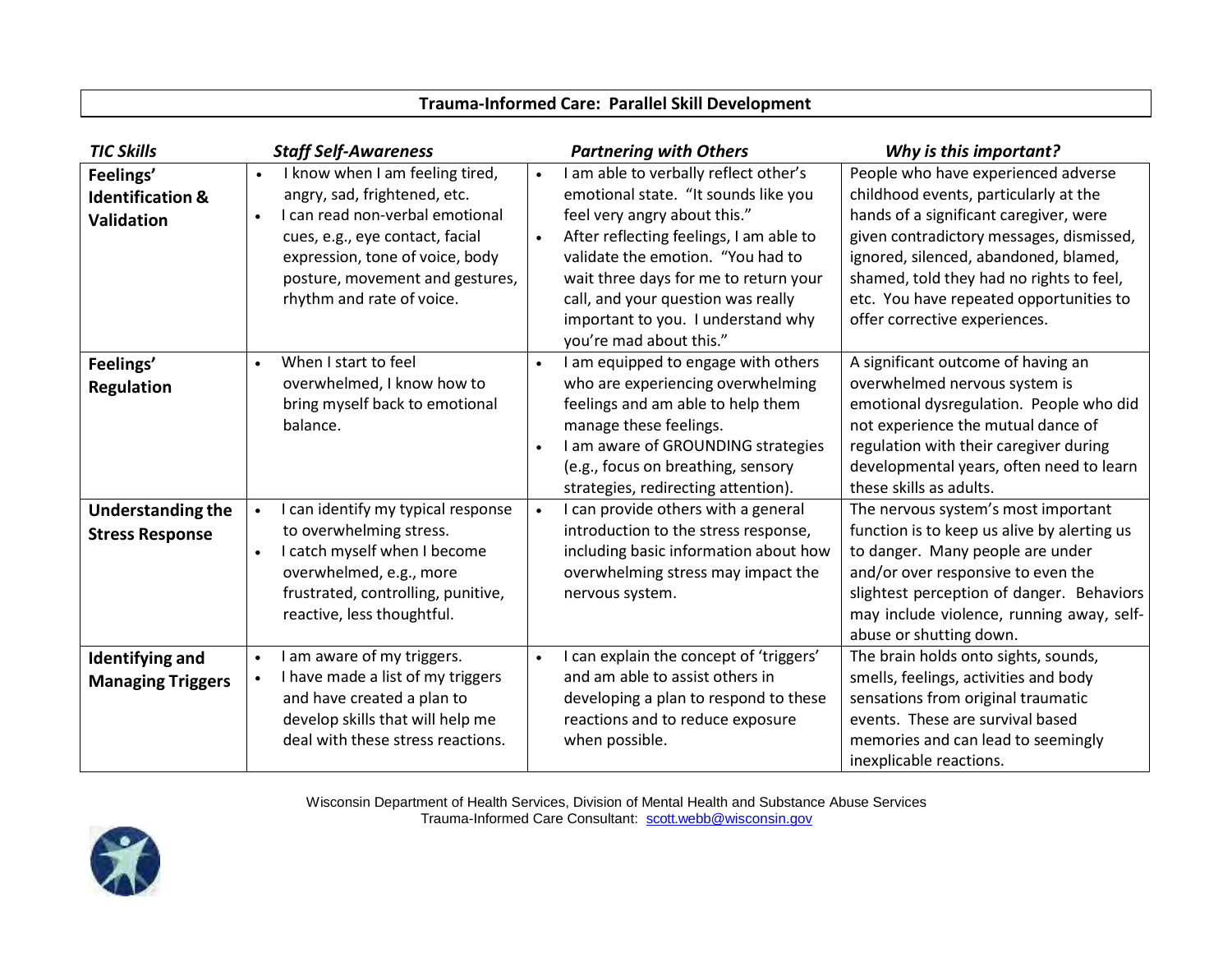| Reframing<br>Symptoms /<br><b>Problem Behaviors</b><br>as Coping<br><b>Strategies</b> | I have examined many of my<br>$\bullet$<br>'problem' behaviors, (e.g.,<br>procrastination, alcohol use,<br>over-eating, TV escapism,<br>smoking) and see how they might<br>be viewed as coping strategies.                                                                                                    | I think about troubling behavior<br>$\bullet$<br>through a lens of curiosity:<br>'how does this behavior make<br>sense?'<br>'how might this behavior serve<br>the person?'<br>'what might have happened to<br>this person to make this a logical<br>response?'                                                                                                                                       | For some people, the price of living<br>through adversity includes anxiety,<br>numbness, overwhelming feeling states,<br>restlessness, amnesia, flashbacks,<br>nightmares, etc. There can be many<br>'problem behaviors' that are actually<br>solutions to the above feelings. One<br>example is using stimulants to up-<br>regulate or depressants to down-<br>regulate.                               |
|---------------------------------------------------------------------------------------|---------------------------------------------------------------------------------------------------------------------------------------------------------------------------------------------------------------------------------------------------------------------------------------------------------------|------------------------------------------------------------------------------------------------------------------------------------------------------------------------------------------------------------------------------------------------------------------------------------------------------------------------------------------------------------------------------------------------------|---------------------------------------------------------------------------------------------------------------------------------------------------------------------------------------------------------------------------------------------------------------------------------------------------------------------------------------------------------------------------------------------------------|
| <b>Responding to</b><br><b>Trauma</b><br><b>Disclosures</b>                           | I have completed an ACE screen.<br>$\bullet$<br>I am comfortable talking about<br>$\bullet$<br>my past, including those things<br>that might be considered<br>traumatizing.<br>I would be willing to see a<br>$\bullet$<br>therapist trained in trauma<br>specific interventions if the<br>situation came up. | I am able to hear others talk about<br>$\bullet$<br>emotionally painful events without<br>becoming overwhelmed by my own<br>feelings.<br>I am able to respond to disclosures<br>with compassion and do not respond<br>by trying to 'fix' the person or insist<br>that they see a therapist.<br>I am aware of therapists who have<br>$\bullet$<br>been trained to provide trauma<br>specific therapy. | Many events that cause trauma are<br>highly stigmatizing. People become<br>accustomed to keeping secrets believing<br>they were somehow to blame; or that if<br>others knew what had happened, the<br>victim would be judged as culpable or<br>damaged. Having one's story heard by<br>someone who is supportive,<br>compassionate and willing to listen can<br>be a very healing experience.           |
| Use of Open and<br>Respectful<br>Communication                                        | I have compassion for myself<br>$\bullet$<br>even when I make mistakes.<br>I listen with compassion.<br>$\bullet$<br>I strive to fuel connection & hope<br>$\bullet$<br>vs. isolation & anger.<br>I avoid language that induces<br>$\bullet$<br>fear, guilt & shame.                                          | I use non-judgmental/non-shaming<br>$\bullet$<br>language, ex: 'she's having a hard time<br>getting her needs met' vs. 'she's<br>manipulative and attention seeking'<br>I use person first language, ex: 'person<br>$\bullet$<br>who cuts himself' vs. 'cutter'<br>I use motivational interviewing<br>$\bullet$<br>techniques.                                                                       | Many trauma experiences are<br>dehumanizing, leaving people feeling<br>shame and internalized judgment.<br>Judgmental or 'clinical' language may<br>reinforce these beliefs. This language<br>also allows staff to put clients in an<br>'other' category, ex: 'this person is very<br>different from me.' This type of distance<br>may prohibit the formation of a<br>therapeutic/healing relationship. |

Wisconsin Department of Health Services, Division of Mental Health and Substance Abuse Services Trauma-Informed Care Consultant: [scott.webb@wisconsin.gov](mailto:scott.webb@wisconsin.gov)